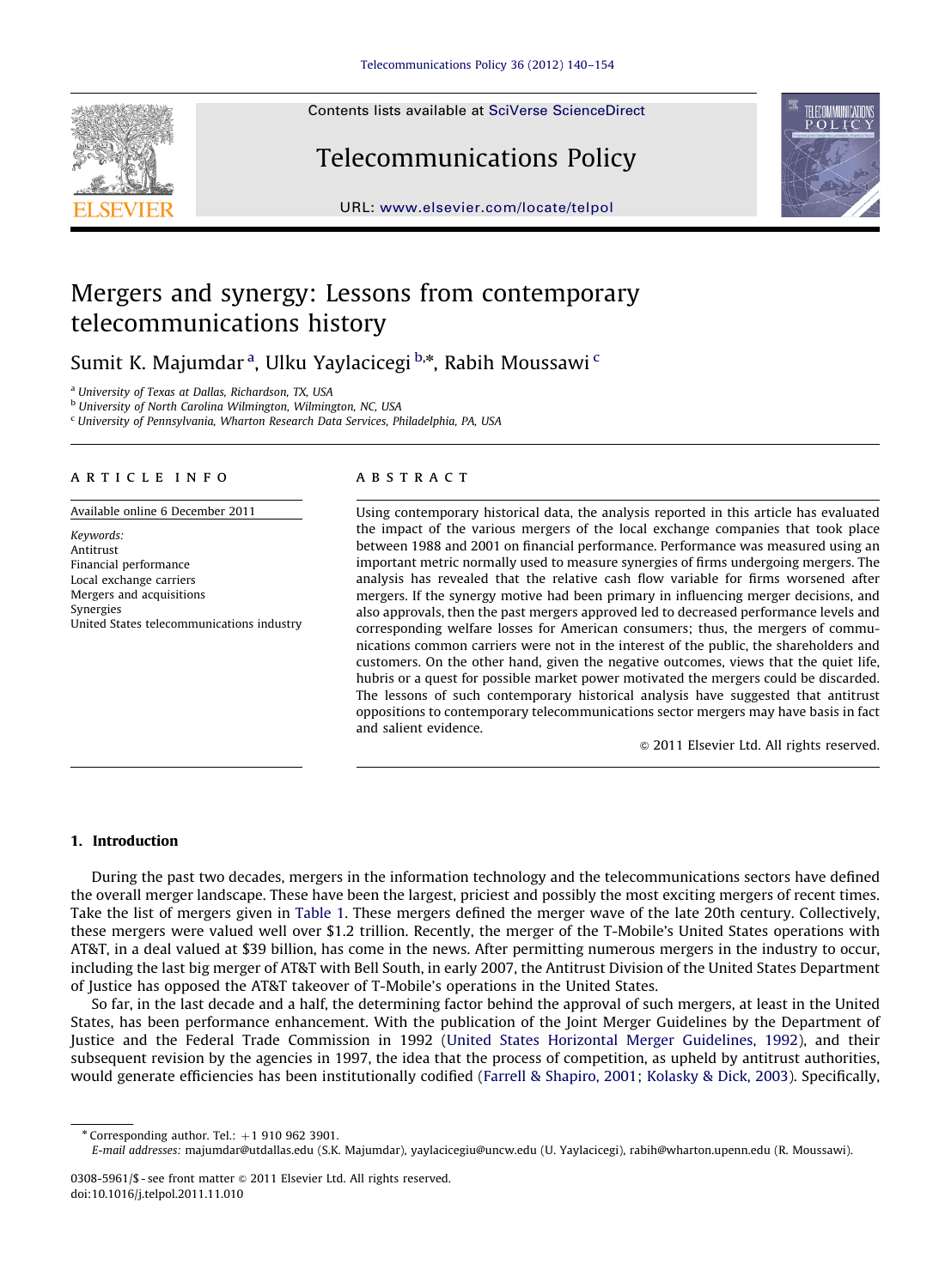#### <span id="page-1-0"></span>Table 1

List of big ticket mergers in the 20th century telecommunications merger wave. Source: Data till 2000 from [Le Blanc and Shelanski \(2002\)](#page--1-0).

| Date             | Description                          | Merger amount |
|------------------|--------------------------------------|---------------|
| April 1996       | Bell Atlantic and NYNEX <sup>a</sup> | \$26 billion  |
| April 1997       | Pacific Telesis and SBC <sup>a</sup> | \$17 billion  |
| November 1997    | <b>MCI</b> and Worldcom              | \$40 billion  |
| May 1998         | Ameritech and SBC <sup>a</sup>       | \$62 billion  |
| June 1998        | AT&T and TCI                         | \$48 billion  |
| March 1999       | Comcast and Media One                | \$53 billion  |
| May 1999         | Air Touch and Vodafone               | \$75 billion  |
| May 1999         | Olivetti and Telecom Italia          | \$33 billion  |
| July 1999        | Q West and US West <sup>a</sup>      | \$35 billion  |
| September 1999   | Bell Atlantic and GTE <sup>a</sup>   | \$70 billion  |
| October 1999     | MCI Worldcom and Sprint              | \$129 billion |
| October 1999     | Telia and Telenor                    | \$47 billion  |
| October 1999     | Mannesmann and Orange                | \$34 billion  |
| November 1999    | Mannesmann and Vodafone              | \$180 billion |
| January 2000     | AOL and Time Warner                  | \$160 billion |
| May 2000         | France Telecom and Orange            | \$46 billion  |
| June 2000        | Vivendi and Seagram                  | \$40 billion  |
| <b>July 2000</b> | Deutsche Telecom and Voice Stream    | \$53 billion  |
| October 2004     | Cingular and AT&T Wireless           | \$41 billion  |
| November 2005    | SBC and AT&T                         | \$17 billion  |
| December 2006    | AT&T and Bell South                  | \$89 billion  |

<sup>a</sup> One of the mergers evaluated in this analysis.

[Section 4](#page--1-0) of the 1997 guidelines has stated that ''mergers have the potential to generate significant efficiencies by permitting a better utilization of existing assets, enabling the combined firm to achieve lower costs in producing a given quantity and quality than either firm could have achieved without the proposed transaction.''

According to [Kolasky and Dick \(2003, p. 209\),](#page--1-0) the Brown Shoe case (Brown Shoe Co. vs. US, 370 US 294, 1962) highlighted the protection of competition, by preventing the occurrence of market power, and the generation of efficiencies as directly conflicting objectives. In a number of subsequent merger related cases, such as the Philadelphia National Bank case (US vs. Philadelphia National Bank, 374 US 321, 1963) and the Procter and Gamble case (FTC vs. Procter and Gamble Co., 386 US 568, 1967), the efficiency doctrine was treated negatively, and, as [Kolasky and Dick \(2003, p. 211\)](#page--1-0) have suggested, the Procter and Gamble decision even seemed to treat the notion of efficiencies arising from a merger as an offense.

Based on the original [Williamson \(1968\)](#page--1-0) idea that even if a merger were to be allocatively inefficient, because the merged firms could raise prices, provided dynamic productive efficiencies and cost savings were to be engendered, these efficiencies would outweigh the negative effects of market power and such a merger would enhance welfare. Since then, a large literature in policy and strategy ([Areeda, Hovenkamp, & Solow, 2002](#page--1-0); [Farrell & Shapiro, 1990](#page--1-0); [Pitofsky, 1999](#page--1-0); [White,](#page--1-0) [1987](#page--1-0)) has incorporated the performance criterion as a key element of antitrust policy, and corporate strategy, in the United States, in deciding a merger to be in the public or corporate interest. A key component of this public policy and corporate interest criterion is that the performance effects be specific to the merger. Merging firms will have possessed complementary assets and skills. These would have enhanced operational performance, resulting in synergy [\(Farrell](#page--1-0) & [Shapiro, 2001\)](#page--1-0).

The rationale behind the recent decision, of the Antitrust Division of the United States Department of Justice, to oppose the AT&T and T-Mobile's merger, has been based on allocative efficiency considerations. The merger of the two of the largest firms in the United States wireless sector can create a potential behemoth, which can dictate prices in the market, leading to a sharp increase in retail prices and a commensurate sharp decrease in consumer welfare. The evidence, in general, of the impact of telecommunications mergers, is slim. What are particularly missing are the allocative efficiency analyses of these mergers, though some recent evidence does look at the operating efficiency ([Majumdar, Moussawi,](#page--1-0) & [Yaylacicegi, 2010a](#page--1-0)) and the human capital [\(Majumdar, Moussawi, & Yaylacicegi, 2010b](#page--1-0)) consequences of telecommunications mergers in the United States.

A stated reason behind almost all of the telecommunications mergers has been synergy generation. Consequently, the combined companies would have more resources to upgrade their technological infrastructures, for customers to gain.<sup>1</sup> Similar synergy-generation for the purpose of raising funds sentiments were espoused for the AT&T and T-Mobile merger,

<sup>&</sup>lt;sup>1</sup> For example, with respect to the AT&T and Bell South merger, in a letter dated October 13, 2006, addressed to the Honorable Kevin Martin, Chairman of the Federal Communications Commission, Robert W. Quinn, Jr., Senior Vice President, Federal Regulatory, of AT&T Services, Inc., had written that ''As an initial matter, we reiterated our firm conviction that the merger should be approved promptly without any conditions whatsoever. We noted that, throughout the course of this proceeding, AT&T and BellSouth have demonstrated that the merger will decidedly advance the public interest by bringing together two companies with complementary assets and strengths, thereby creating a more efficient, more innovative company capable of accelerating and expanding the delivery of high quality advanced technologies and services (italics ours) to all classes of customers, large and small. We